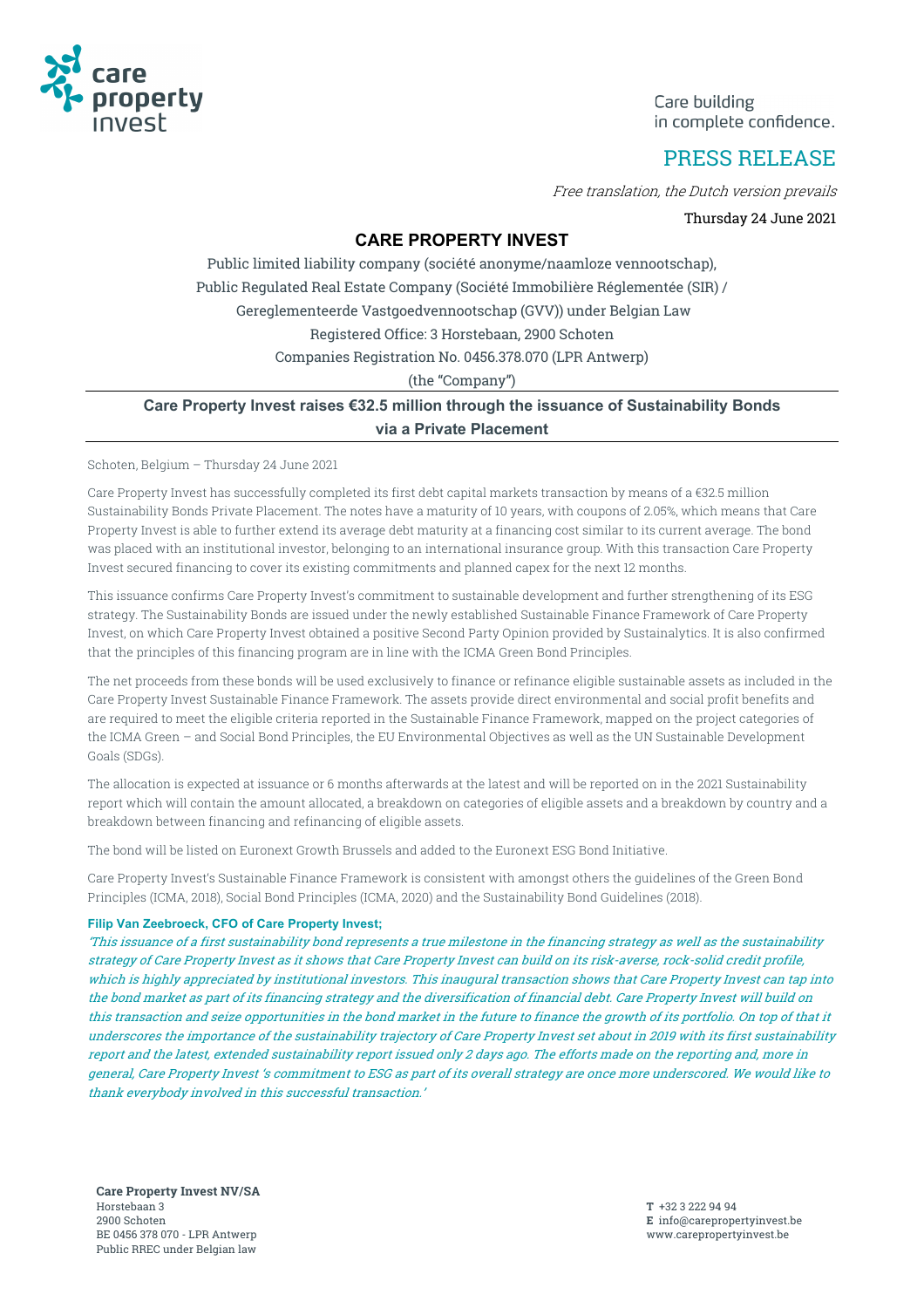

## Care building in complete confidence.

#### **ABN AMRO deal team (David de Weerd & Dick Schotman);**

'This milestone transaction marks the first sustainable bond issued by Care Property Invest. Raising long-term institutional financing as an inaugural issuer underlines the Company's strong credit profile and dedication to sustainability. The funding diversification will further add to the Company's already impressive growth story. We are happy to have been part of this transaction as Arranger and Sustainability Bond Structuring Advisor and are looking forward to further support Care Property Invest on its mission as a European investor in healthcare real estate!'

• • • All further information regarding the Company can be found on our website. Here we will keep you informed on a dedicated page about the (possible) impact of the COVID-19 pandemic on the business activities of Care Property Invest.

#### Caution regarding forecasts

This press release contains forecasts involving risks and uncertainties, amongst others statements regarding plans, objectives, expectations and intentions of Care Property Invest. Readers are cautioned that such forecasts involve known and unknown risks and are subject to significant business, economic and competitive uncertainties which are mostly beyond Care Property Invest's control. If one or more of these risks or uncertainties materialise or should, if applied, basic assumptions prove incorrect, the final results may significantly deviate from the anticipated, expected, estimated or projected results. Consequently, Care Property Invest cannot assume any responsibility for the accuracy of these forecasts.

### For any additional information, please contact:



**Filip Van Zeebroeck** CFO –Executive director filip.vanzeebroeck@carepropertyinvest.be **T** +32 3 222 94 94 - **M** +32 494 91 10 93 Horstebaan 3 2900 Schoten info@carepropertyinvest.be www.carepropertyinvest.be



#### **Erik Reyns**

Consolidation & Reporting Manager erik.reyns@carepropertyinvest.be **T** +32 3 222 94 94 - **M** +32 474 98 71 17 Horstebaan 3, 2900 Schoten info@carepropertyinvest.be www.carepropertyinvest.be



**Peter Van Heukelom**  CEO– Executive director peter.vanheukelom@carepropertyinvest.be **T** +32 3 222 94 94 - **F** +32 3 222 94 95 - **M** +32 495 59 82 67 Horstebaan 3, 2900 Schoten info@carepropertyinvest.be www.carepropertyinvest.be